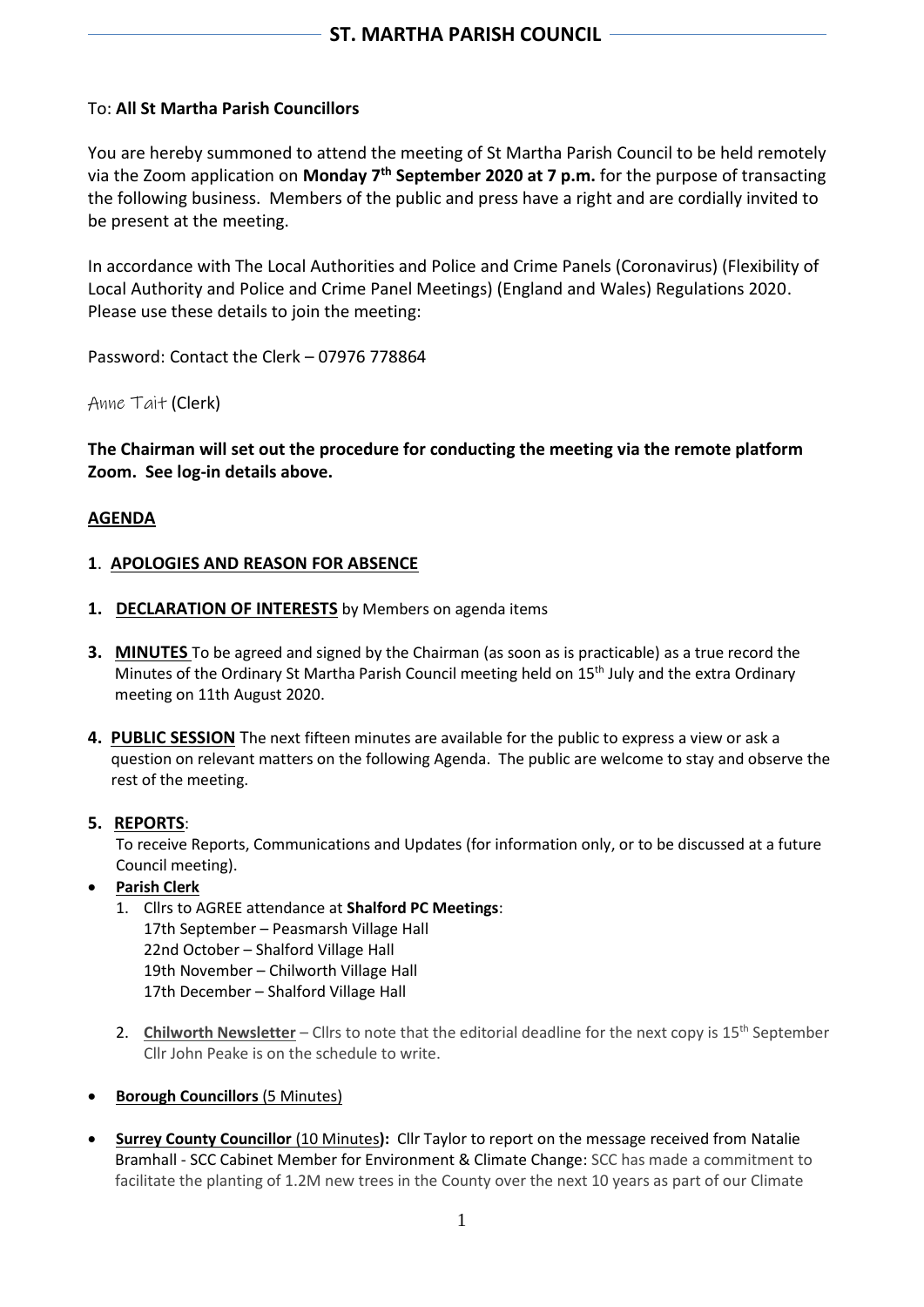Change Strategy.

## • **Parish Councillors**

# **6. UPDATES TO THE WEBSITE AND ACCESSIBILITY REQUIREMENTS**

Members to discuss the way forward with uploading news items onto the website (see e-mail dated 18/08/2020) and agree a plan for the work on the website to be compliant with the new accessibility regulations by (23rd September 2020).

# **7. THE GUNPOWDER MILLS**

## • West Lodge: Cllrs to note any updates on the West Lodge Planning Application and proposed Lease from GBC.

# **8. PLANNING**

# **(a) Outcome of those applications previously reported**

• **20/P/00933** - St Martha's Cottage,77 Dorking Road, Chilworth GU4 8NP - **Certificate of Lawfulness** for a proposed development to establish whether the conversion of the existing garage into a habitable space, including changes to fenestration would be lawful. *GBC Approved 11/08/2020.*

**(b) Notice of those received since last meeting** (11/08/2020) Cllrs to discuss and agree a response to GBC on the following applications:

- **20/P/01377**: Hurstcote, Halfpenny Lane, Chilworth GU4 8PY. Erection of a glass link from the main dwelling to the existing garage, underground tunnel connecting the main dwelling to the existing garage, extensions, and alterations to the existing outbuilding. Construction of a swimming pool and replacement store.
- **20/P/01405**: 8 Haywards Corner, Dorking Road, Chilworth GU4 8BG. Second floor extension, including changes to garage roof structure, three dormers and other changes to fenestration.
- **20/P/01354**: Brantyngeshay, Sample Oak Lane, Chilworth GU4 8RE**.** Proposed extensions to the front, side, and rear elevations, following demolition of existing rear extensions and conservatory. Changes to doors, windows, and fenestration.
- **20/T/00236:** Tal Y Bont, Blacksmith Lane, Chilworth GU4 8NQ. T1 Oak, 5m crown lift, 30% crown thin, crown clearance, dead and dangerous removal, ring and remove most of the ivy.
- **20/P/01432**: Arkaig, 26 Roseacre Gardens, Chilworth GU4 8RQ. Front and rear extension along with changes to fenestration

# **9. HIGHWAYS AND RIGHTS OF WAY**

To receive any items for reporting to SCC or GBC.

## **10. CHILWORTH WAR MEMORIAL**

To receive any report on the update to the damage to the stonework

## **11. CORRESPONDENCE**

• **Blackheath Cottage –** e-mail from Lee Payne – Senior GBC Enforcement Officer re newly erected site gates.